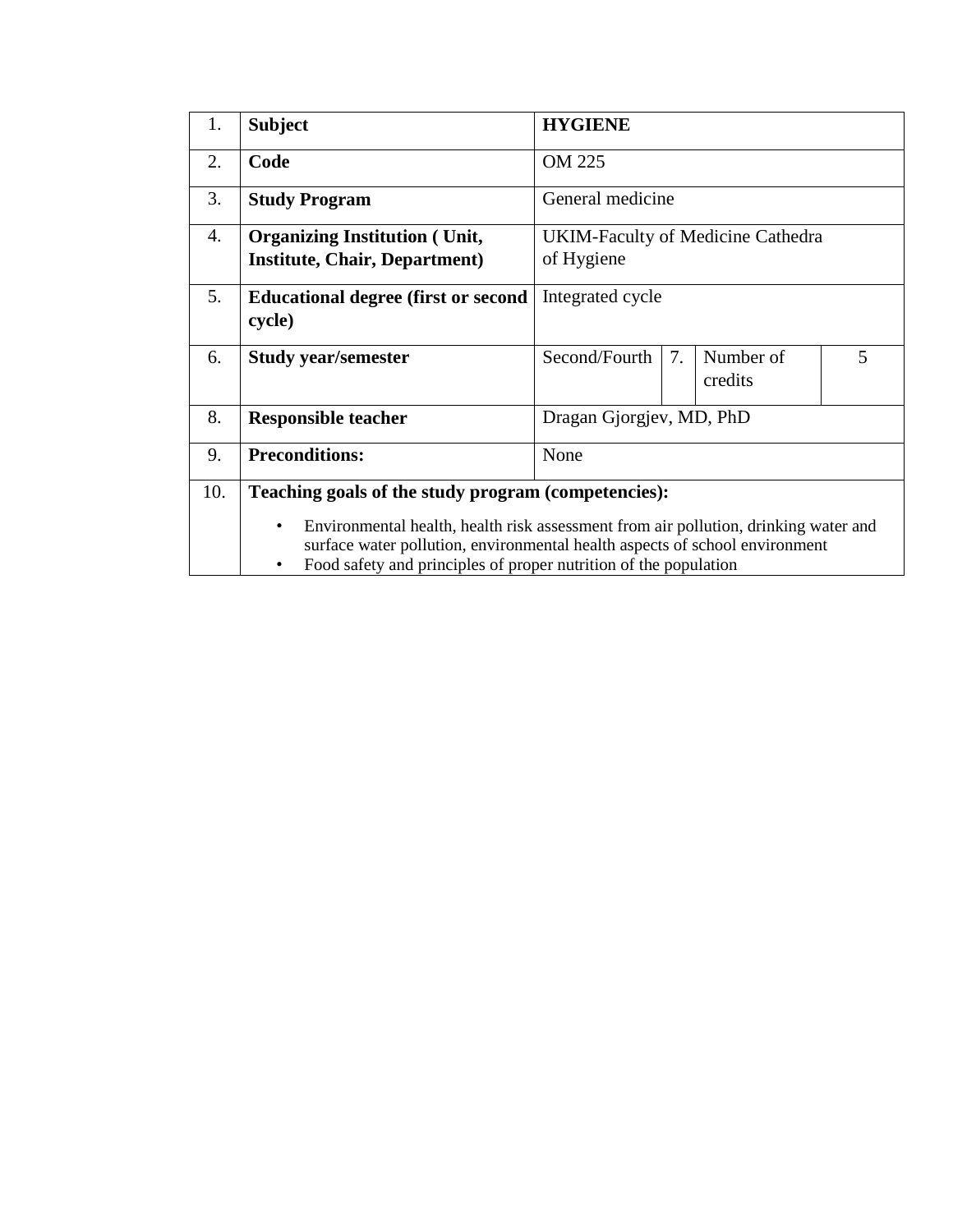## 11. **Contents of the study program:**

## **Theoretical course**:

**-**Hygiene (parts and objectives of the environmental health)

**-** Ecological concept of health, dose-response reaction, changes in the organism - Some aspects of eco-toxicology, risk assessment and eco-oncology

**-** Environmental health

**-** Factors of the environment – impact to health: physical, climate, radiation, noise - Hygiene of air

- **-** Environmental health aspects of drinking water and water supply
- **-** Environmental health aspects of surface and waste waters
- **-** Environmental health aspects of the soil and waste, with particular emphases on medical waste
- **-** Hygiene of settlements and housing
- **-** Environmental health aspects of school environment
- **-** Characteristics of the school children morbidity
- **-** Environmental health aspects health care institutions
- **-** Hygiene of food safety and nutrition of population The basics of detotherapy

## **Practical course:**

Environmental health: air pollution, methods of monitoring of air pollution and health statistics methods of monitoring of negative health effects; drinking water and monitoring of drinking water safety; ionizing radiation and health risk assessment; noise in environment, monitoring methodology and health risk assessment. - Hygiene in state of emergency: rapid detection and elimination of the risks of

|     | different environment media                                                                             |                                                                                         |  |  |  |  |  |  |
|-----|---------------------------------------------------------------------------------------------------------|-----------------------------------------------------------------------------------------|--|--|--|--|--|--|
|     | School hygiene: implementation and interpretation of questionnaire for hygiene<br>in school environment |                                                                                         |  |  |  |  |  |  |
|     |                                                                                                         | Hygiene of food safety and nutrition: methods of assessment of food safety,             |  |  |  |  |  |  |
|     |                                                                                                         | nutritive value of meals, methods of assessments of nutritional status and dietotherapy |  |  |  |  |  |  |
| 12. | Methods of studying: Lecturing, exercises/seminars                                                      |                                                                                         |  |  |  |  |  |  |
| 13. | Total no. of hours:                                                                                     | 150 hours                                                                               |  |  |  |  |  |  |
| 14. | Distribution of the available time                                                                      | 75 hours of lecturing, exercises and<br>seminars                                        |  |  |  |  |  |  |
|     |                                                                                                         | 75 hours of home learning                                                               |  |  |  |  |  |  |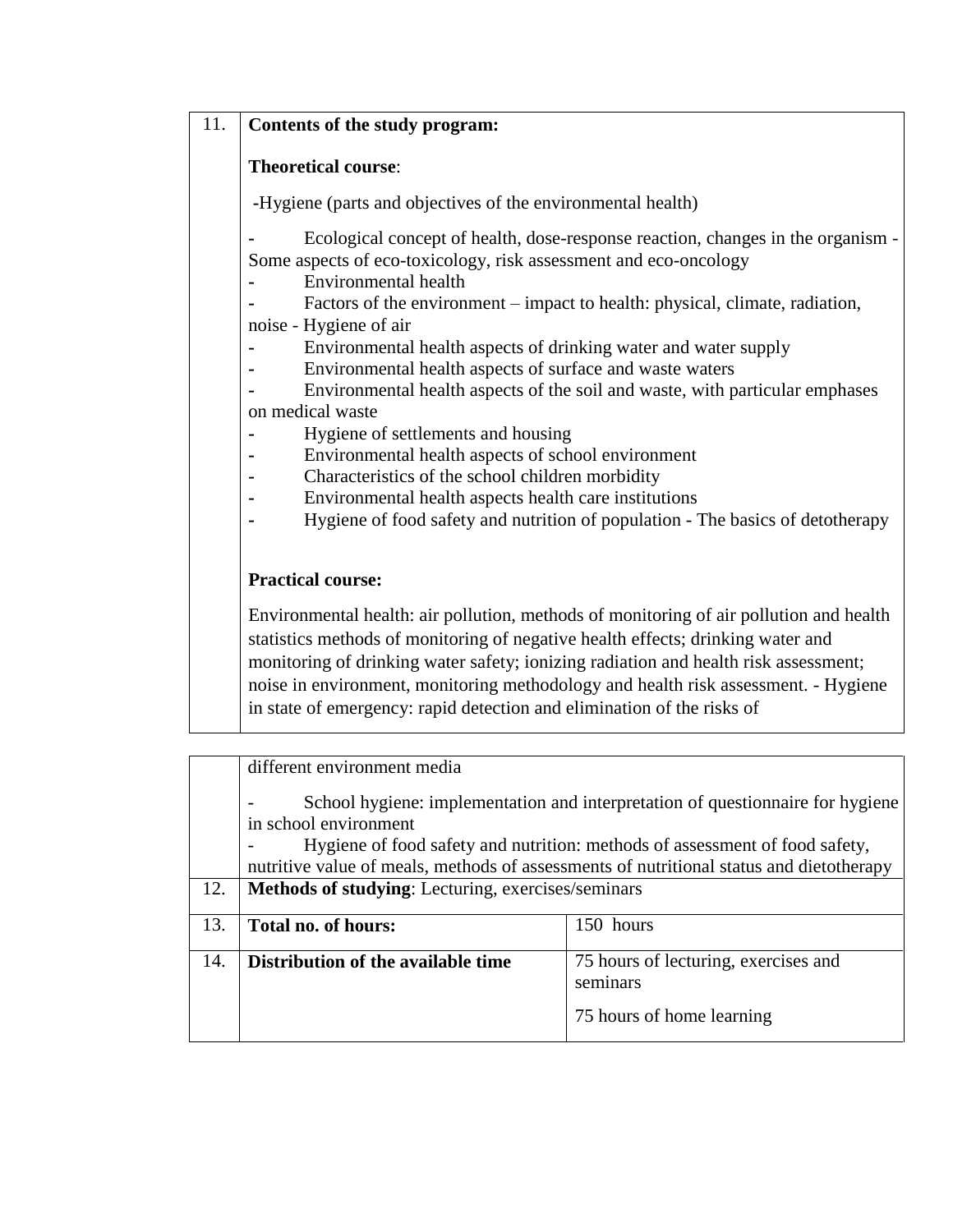| 15. | Type of educational             | $\mathbf{1}$   | Lectures-theoretical course      | 30 hours           |
|-----|---------------------------------|----------------|----------------------------------|--------------------|
|     | activity                        | 5              |                                  |                    |
|     |                                 |                |                                  |                    |
|     |                                 |                |                                  |                    |
|     |                                 | $\mathbf{1}$   |                                  |                    |
|     |                                 | $\mathbf{1}$   | Practicals<br>(laboratory,       | 45 hours           |
|     |                                 | 5 <sup>1</sup> | clinical),                       |                    |
|     |                                 | $\bullet$      | seminars, team<br>work           |                    |
|     |                                 | $\overline{2}$ |                                  |                    |
| 16. |                                 | $\mathbf{1}$   |                                  | $\ldots$ hours     |
|     | Other types of<br>activities    |                | Project assignments              |                    |
|     |                                 | 6              |                                  |                    |
|     |                                 |                |                                  |                    |
|     |                                 | $\mathbf{1}$   |                                  |                    |
|     |                                 | $\mathbf{1}$   | Individual tasks                 | hours<br>$\ddotsc$ |
|     |                                 | 6              |                                  |                    |
|     |                                 |                |                                  |                    |
|     |                                 | $\overline{2}$ |                                  |                    |
|     |                                 |                |                                  |                    |
|     |                                 | $\mathbf{1}$   | Home studying                    | 75 hours           |
|     |                                 | 6              |                                  |                    |
|     |                                 |                |                                  |                    |
|     |                                 | 3              |                                  |                    |
| 17. | <b>Assessment of knowledge:</b> |                |                                  |                    |
|     | points                          |                |                                  |                    |
|     | 17.1<br><b>Tests</b>            |                |                                  | min.-max.          |
|     |                                 |                | 3 Continuous tests               | total points       |
|     |                                 |                | <b>Environmental health</b><br>٠ | 21<br>35           |
|     |                                 |                | Food Safety and Nutrition        | 15<br>25           |
|     |                                 |                |                                  |                    |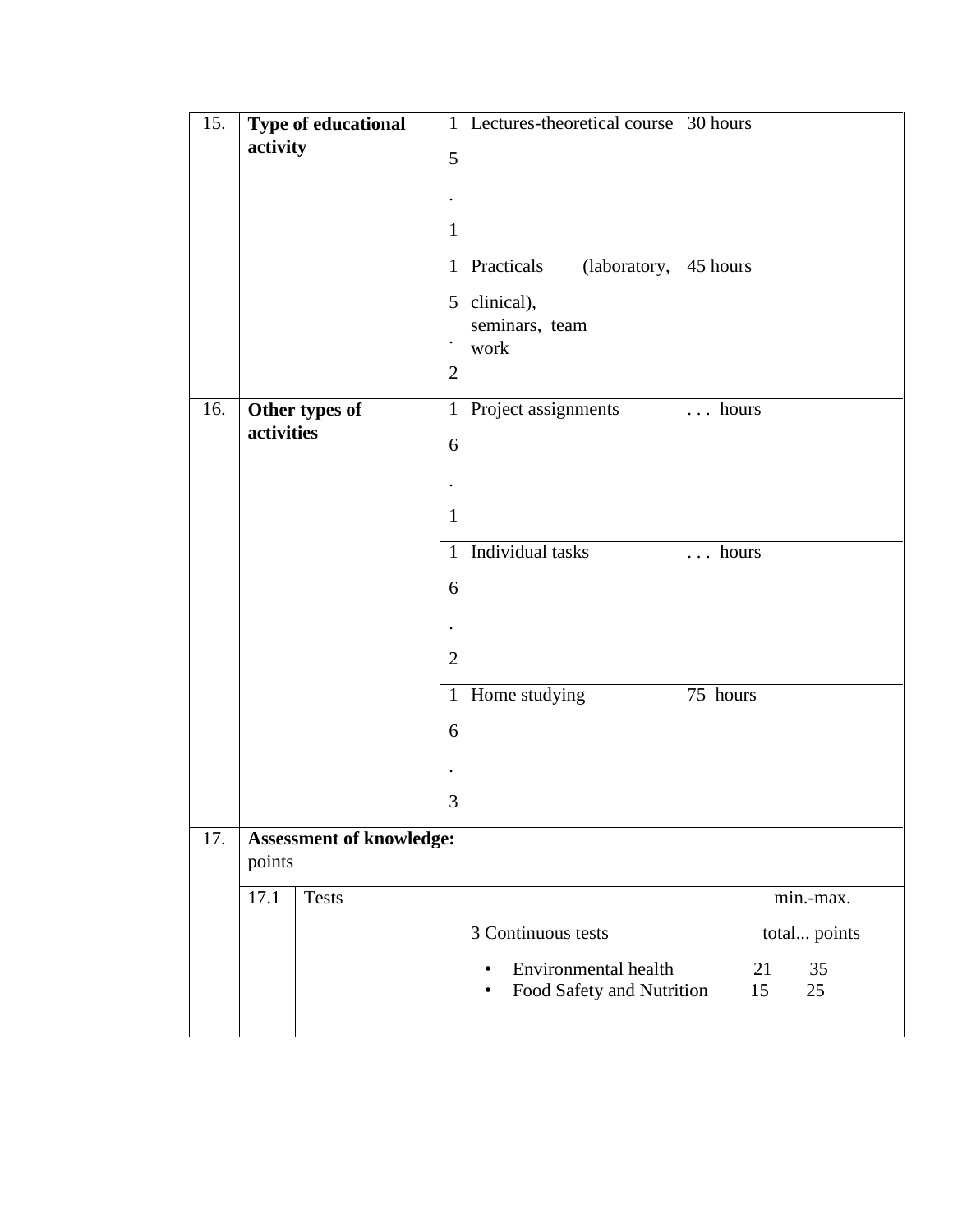|     |                                                                                                        | Final exam | Subject: Oral integrative exam |                                   |
|-----|--------------------------------------------------------------------------------------------------------|------------|--------------------------------|-----------------------------------|
|     |                                                                                                        |            | exam                           | min.-max. Oral<br>25 points<br>15 |
|     | 17.2<br>Seminar<br>work/project<br>(presentation:<br>written and oral)<br>17.3<br>Active participation |            | Seminar works                  | $min_{\text{max}}$ .<br>points    |
|     |                                                                                                        |            | Theoretical course             | min.-max.<br>points 1-5           |
|     |                                                                                                        |            | Practical course               | points 9-15                       |
| 18. | Knowledge assessment<br>criteria:<br>(points/grade)                                                    |            | up to 59 points                | $5$ (five) F                      |
|     |                                                                                                        |            | 60 to 68 points                | $6$ (six) E                       |
|     |                                                                                                        |            | 69 to 76 points                | $7$ (seven) D                     |
|     |                                                                                                        |            | 77 to 84 points                | 8 (eight) C                       |
|     |                                                                                                        |            | 85 to 92 points                | $9 \text{ (nine)} B$              |
|     |                                                                                                        |            | 93 to 100 points               | $10$ (ten)<br>A                   |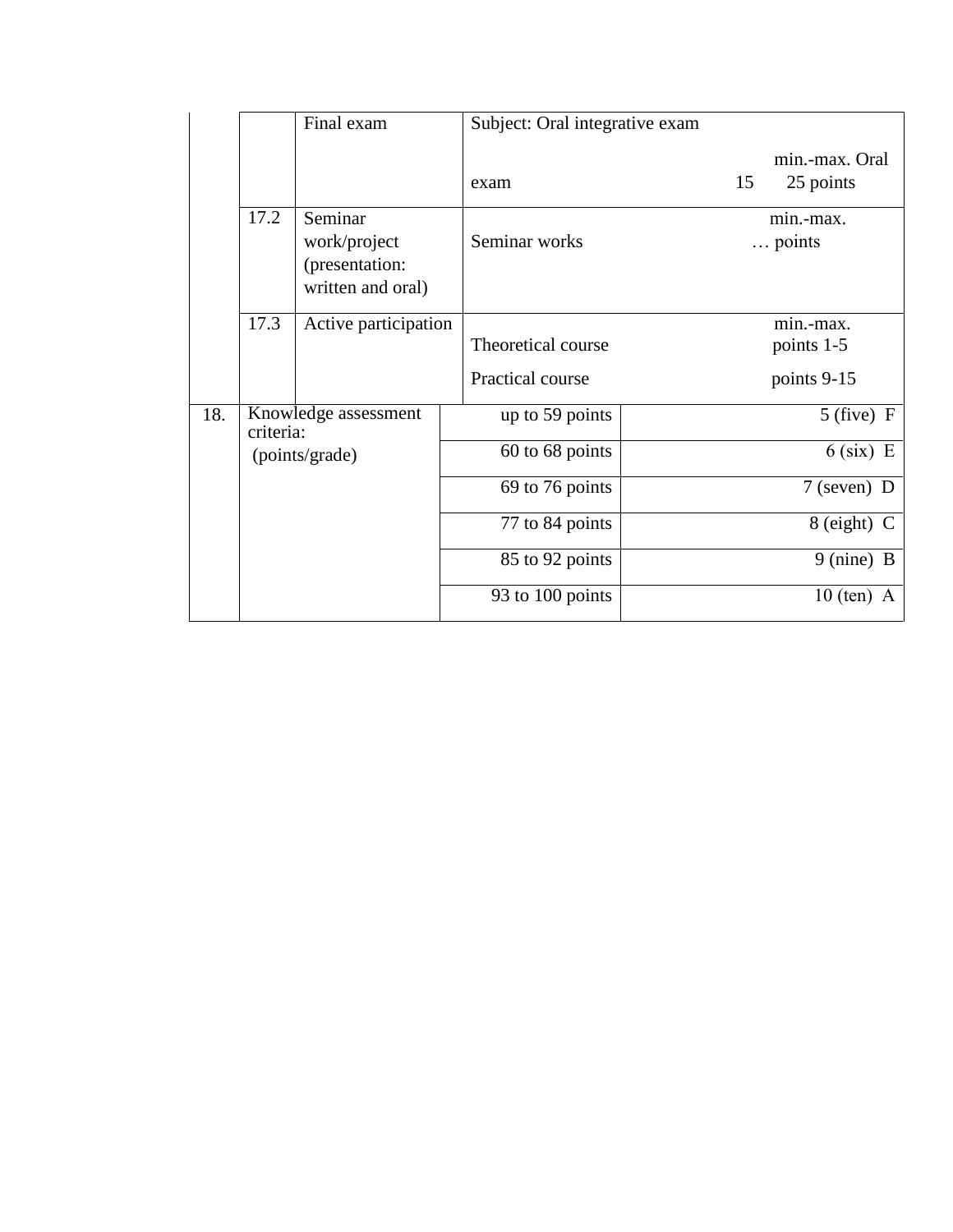| 19. | Criteria for obtaining a<br>signature and taking the<br>final exam | <b>Conditional criteria for assessment of knowledge:</b> The<br>student must participate at the theoretical and practical<br>courses in order to score minimum points to obtain<br>signature. The minimum requirements for that are as<br>follows:<br>Theoretical course:<br>100% presence - 5 points<br>80% presence - 4 points<br>60% presence - 3 points<br>50% presence - 2 points<br>40% presence - 1 points<br>Practical course:<br>Presence at 11 exercise - 15 points<br>Presence at 10 exercise - 13 points<br>Presence at 9 exercise - 11 points<br>Presence at 8 exercises or less – the student will be<br>reevaluated for some of the exercises he/she missed. If<br>positively reevaluated - the student will gain 9 points.<br>For the student to approach to the final exam, he/she<br>should score min. 60% from continuous knowledge<br>assessment.<br>The final mark is formed as a sum of scores of all<br>activities (presence at theoretical and practical course,<br>continuous assessments and final exam) |  |  |  |
|-----|--------------------------------------------------------------------|------------------------------------------------------------------------------------------------------------------------------------------------------------------------------------------------------------------------------------------------------------------------------------------------------------------------------------------------------------------------------------------------------------------------------------------------------------------------------------------------------------------------------------------------------------------------------------------------------------------------------------------------------------------------------------------------------------------------------------------------------------------------------------------------------------------------------------------------------------------------------------------------------------------------------------------------------------------------------------------------------------------------------------|--|--|--|
|     |                                                                    |                                                                                                                                                                                                                                                                                                                                                                                                                                                                                                                                                                                                                                                                                                                                                                                                                                                                                                                                                                                                                                    |  |  |  |
| 20. | Language of the course                                             | Macedonian                                                                                                                                                                                                                                                                                                                                                                                                                                                                                                                                                                                                                                                                                                                                                                                                                                                                                                                                                                                                                         |  |  |  |
| 21. | Method for evaluation of<br>the quality of education               | Anonymous student's evaluation of the subject, teachers<br>and collaborators involved in the educational activities                                                                                                                                                                                                                                                                                                                                                                                                                                                                                                                                                                                                                                                                                                                                                                                                                                                                                                                |  |  |  |
|     |                                                                    |                                                                                                                                                                                                                                                                                                                                                                                                                                                                                                                                                                                                                                                                                                                                                                                                                                                                                                                                                                                                                                    |  |  |  |
| 22. | Literature                                                         |                                                                                                                                                                                                                                                                                                                                                                                                                                                                                                                                                                                                                                                                                                                                                                                                                                                                                                                                                                                                                                    |  |  |  |
|     | 22.1<br>Mandatory textbooks                                        |                                                                                                                                                                                                                                                                                                                                                                                                                                                                                                                                                                                                                                                                                                                                                                                                                                                                                                                                                                                                                                    |  |  |  |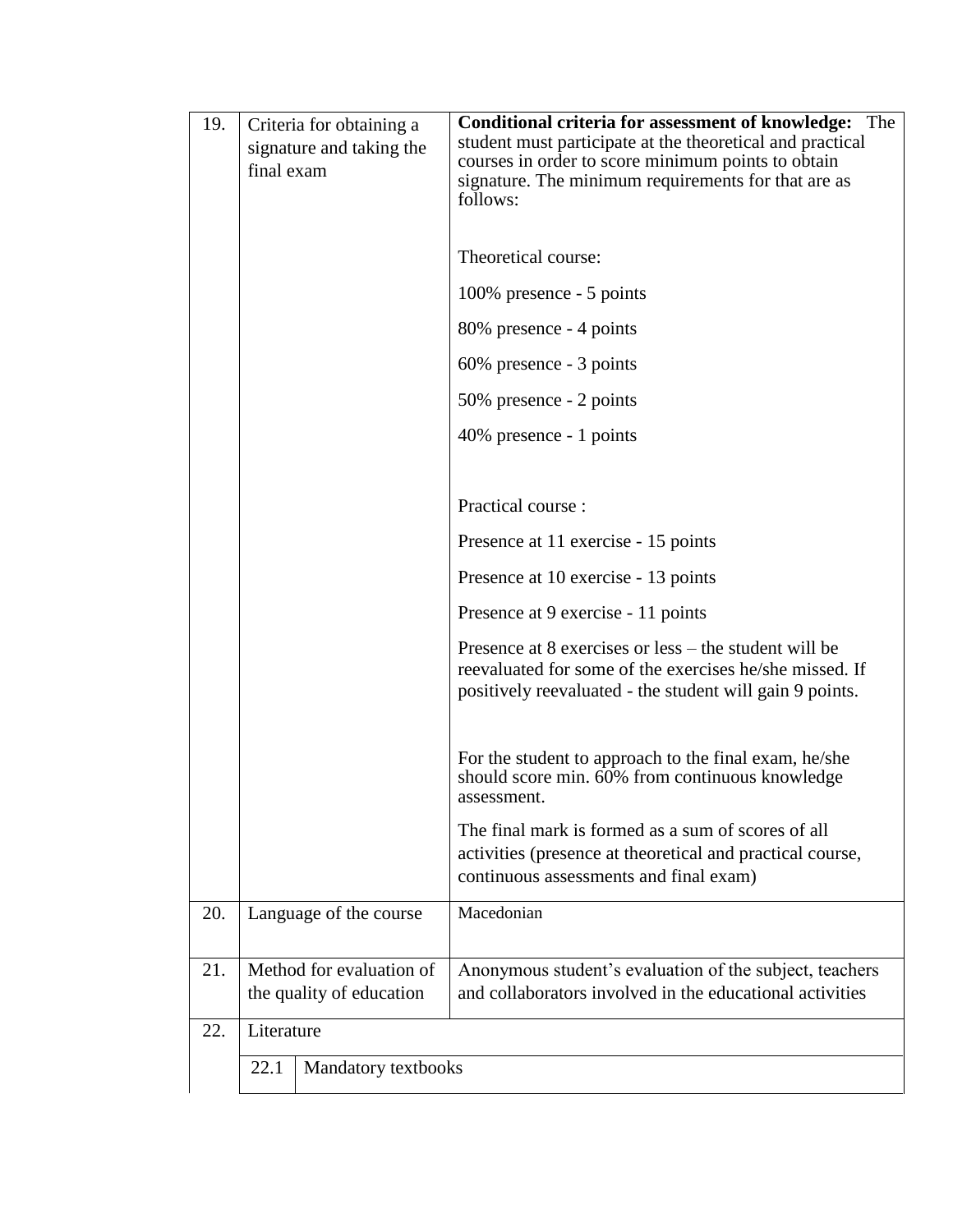|      |                | Author                                                                      | Title                                                                                         | Publisher                         | Year |
|------|----------------|-----------------------------------------------------------------------------|-----------------------------------------------------------------------------------------------|-----------------------------------|------|
|      | $\mathbf{1}$   | Wallace<br>RB.                                                              | Public Health and Preventive<br>Medicine                                                      | New York:<br>McGraw-<br>Hill      | 2008 |
|      | $\overline{2}$ | Gjorgjev D,<br>Kochubovs<br>ki<br>M,<br>Kendrovski<br>V,<br>Ristovska<br>G. | Hygiene and environmental<br>health                                                           | Skopje:<br>Faculty of<br>Medicine | 2008 |
|      | $\overline{3}$ | Gjorgjev D,<br>Kendrovski<br>V,<br>Ristovska<br>G,<br>Dimitrovska<br>Z.     | Hygiene of food safety and<br>nutrition                                                       | Skopje:<br>Faculty of<br>Medicine | 2008 |
|      | $\overline{4}$ | Jackel JF.                                                                  | Jekel's Epidemiology,<br>Biostatistics, Preventive<br>Medicine, Public Health, 3rd<br>edition | Skopje:<br>Tabernaku<br>1         | 2010 |
| 22.2 |                | <b>Additional literature</b>                                                |                                                                                               |                                   |      |
|      |                | Author                                                                      | Title                                                                                         | Publisher                         | Year |

|  | Tulchinski T. | The new public health | Skopje: Studentski<br>zbor: | 2003 |
|--|---------------|-----------------------|-----------------------------|------|
|  |               |                       |                             |      |